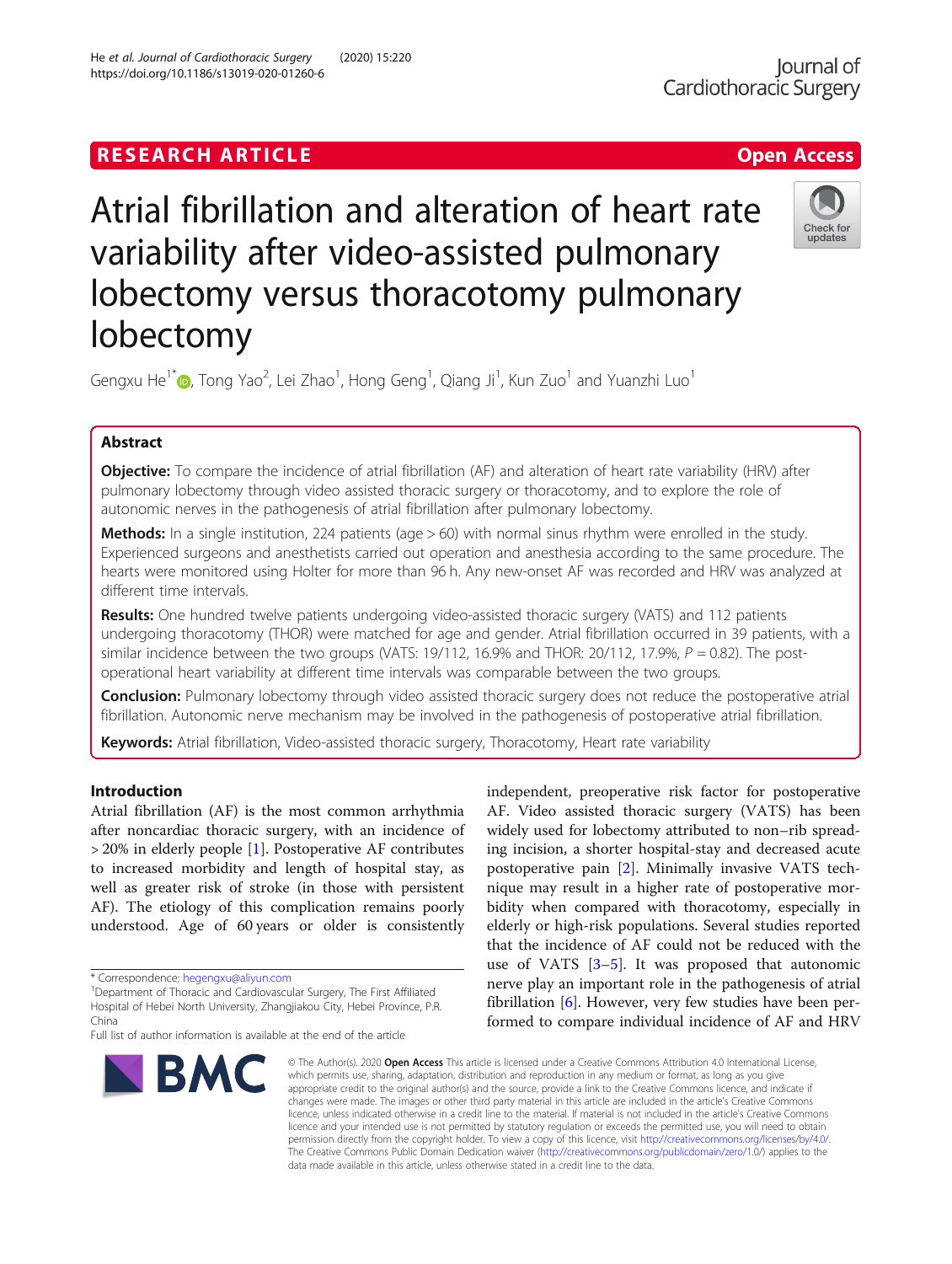between lobectomy through VATS and thoracotomy. Our study was designed to compare the incidence of AF between VATS and thoracotomy Alteration in postoperative heart variability at different time intervals has also been explored.

# Patients and methods

This study was approved by the institutional review board at the and informed consent was waivered. Prospectively selected patients were recruited into this study, with the inclusion criteria as follows: (1) clinical stage I lung cancer diagnosed by Computed Tomography,  $(2)$  age  $> 60$ ,  $(3)$  sinus heart rhythm. Patients were excluded based on the following criteria: (1) not in sinus rhythm before surgery, (2) administered with class I or III antiarrhythmic drugs, or (3) treated with prophylactic medications postoperatively. Preoperative beta-blockers or calcium channel blockers for hypertension or coronary artery disease were re-administered on the first postoperative day to avoid withdrawal symptoms. Patients who underwent a lesser resection (exploration, wedge or segmentectomy) or more extensive operation (bilobectomy, pneumonectomy, chest wall resection, or major vascular resection) were excluded.

Standard anesthesia induction and maintenance regimens as well as intraoperative fluid restriction were applied for all patients. Postoperative pain relief was provided by continuous administration of epidural opioid (fentanyl with bupivacaine 0.05%). Anatomic pulmonary lobectomy and ipsilateral mediastinal lymph node dissection were performed by experienced thoracic surgeon to avoid bias in the procedure. The VATS lobectomy was defined as anatomic pulmonary lobectomy using a video thoracoscope and three non–rib spreading incisions. Patients converted from VATS for whatever reason were assigned to thoracotomy group. All patients were observed overnight in the post-anesthesia care unit on continuous telemetry and then transferred to a dedicated thoracic surgical ward on the first postoperative day.

Their hearts were monitored using Holter from 24 h preoperative to > 96 h postoperative. Dual-lead electrocardiography (leads CM2 and CM1 or CM5) was used to record on Marquette 8500 Holter. Recordings were made continuously upon arrival in the post-anesthesia care unit for 72 to 96 h. The Holter tapes were digitized on a Marquette series 8000 scanner. The signal was sampled at 128 Hz. The decision made automatically by the computer was reviewed and corrected by an experienced technician and then a cardiologist.

When calculating the HRV parameters, only normal-to-normal (NN) intervals were used. Thus, both ectopic coupling intervals and post-ectopic pauses were excluded. For frequency-domain analysis,

each interval to be excluded (because of ectopic beats or artifact) was replaced by holding the previous coupling interval level throughout to the next valid coupling interval. The HRV was analyzed 2 h preoperatively, and 4 h, 12 h, and 24 h postoperatively, respectively. The following HRV indices were measured: mean RR interval (ms) and standard deviation (SD; ms); root mean square of difference of successive RRs (rMSSD; ms); proportion of adjacent RRs 50 ms different (pNN50; %); as well as low (LF;  $0.04$  to  $0.15$ Hz) and high frequency (HF; 0.15 to 0.40 Hz) power (ms2). Fast Fourier transformation was used to compute the power within the defined frequency limits for each 5-min interval. The LF/HF ratio was proposed to be an index of sympathovagal balance.

Continuous data were presented as mean ± SD. Patients' demographic, clinical and operative characteristics were compared using Student t tests for normally distributed variables. All statistical tests were two-tailed, and a  $p < 0.05$  was regarded as statistically significance.

## Results

From October 1, 2012 to June 30, 2016, a total of 463 patients consecutively underwent pulmonary lobectomy. Afterwards, 246 patients with age over sixty years old were included, and treated with VATS procedure. Based on exclusion and inclusion criteria, 112 patients undergoing video-assisted thoracic surgery (VATS) and 112 patients undergoing thoracotomy (THOR) were included in this study. The two groups were matched for age and gender.

The preoperative characteristics, including the ratio of use of β acceptor blockers for hypertension or coronary artery disease, comparable between the two groups. Altogether 39 (17.4%) patients developed AF, including 19 in VATS group and 20 in THOR group. The incidence rate of AF was comparable between the two group (16.9%  $v s17.9$ %,  $P = 0.79$ ). These 39 patients developed AF at 24 h postoperatively and recovered smoothly. There were no differences in postoperative complications, including atelectasis, prolonged air leakage, pneumothorax, and pneumonitis. The mean length of hospital-stay for patients who underwent thoracotomy was significantly longer than those who underwent VATS (Table [1\)](#page-2-0).

The postoperative indices of HRV were elevated significantly than preoperatively, indicating that the excitability of autonomic nerve system was increased significantly. The parameters of HRV at four-time intervals showed no difference between the two groups, including standard deviation of NN intervals (SDNN) reflecting the activity of autonomic nerves system, HF reflecting vagal activity, LF reflecting both sympathetic,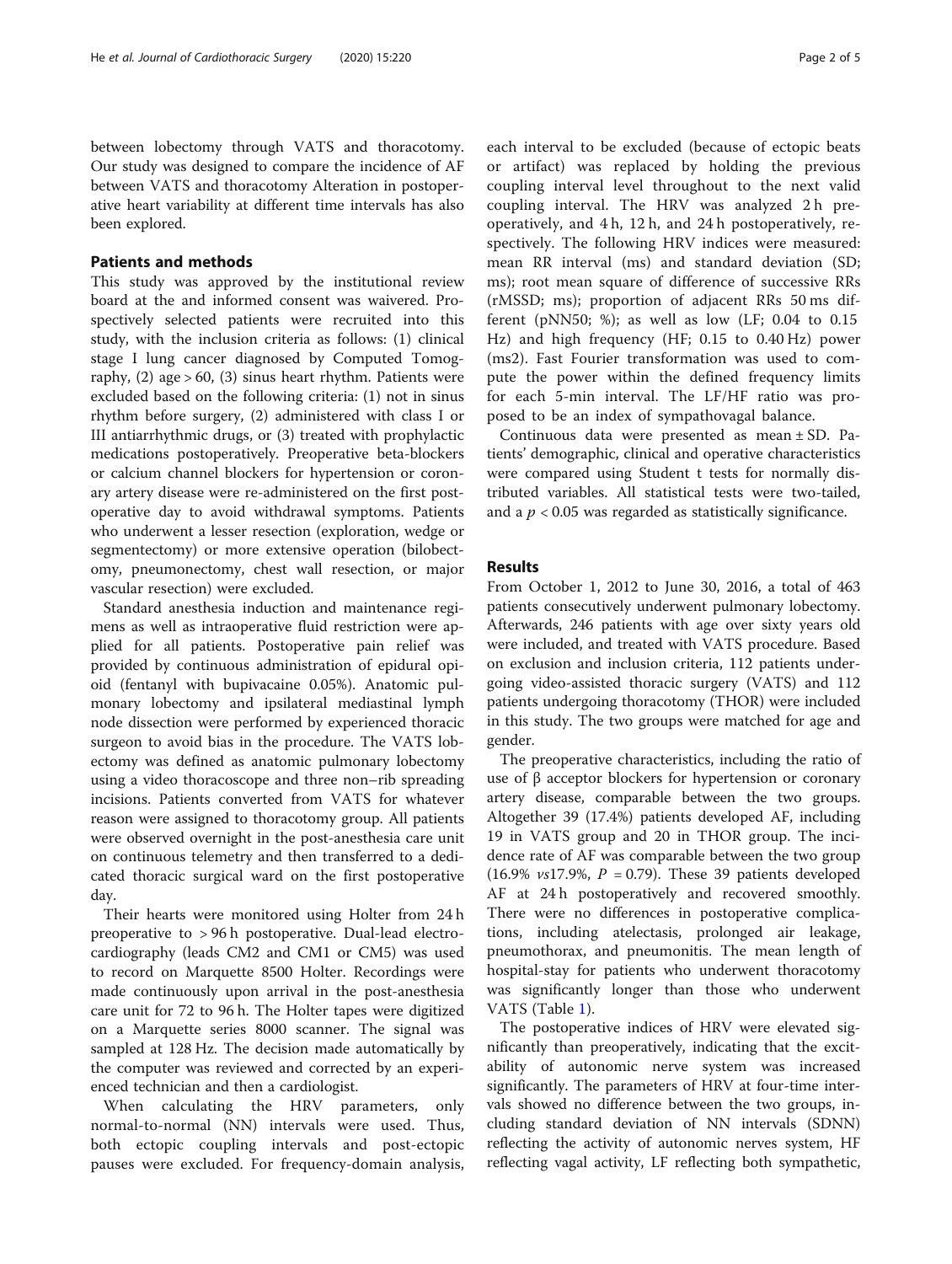<span id="page-2-0"></span>Table 1 Characteristics of patients undergoing lobectomy

| Variables                         | VATS $(n = 112)$ | THORAC $(n = 112)$ | $P$ value |
|-----------------------------------|------------------|--------------------|-----------|
| Clinical data                     |                  |                    |           |
| Age (mean $\pm$ SD, years)        | $71 \pm 8$       | $71 \pm 6$         | 0.95      |
| Male (%)                          | 71 (63.4)        | 69 (61.7)          | 0.79      |
| Smoking (%)                       | 67 (59.8)        | 65 (58.0)          | 0.75      |
| Hypertension (%)                  | 35 (31.3)        | 32 (28.5)          | 0.78      |
| CAD (%)                           | 18(16.1)         | 16(14.3)           | 0.81      |
| β-blockage                        | 16 (14.2)        | 15 (13.4)          | 0.61      |
| Diabetes (%)                      | 12 (10.7)        | 10(8.9)            | 0.67      |
| Chemotherapy (%)                  | 16(14.3)         | 13 (11.6)          | 0.59      |
| Heart rate (beats/min)            | $70 \pm 12$      | $72 \pm 13$        | 0.89      |
| Pulmonary function                |                  |                    |           |
| FVC (%)                           | $90 \pm 27$      | $97 \pm 22$        | 0.56      |
| $FEV_1 (%)$                       | $86 \pm 22$      | $85 \pm 20$        | 0.63      |
| Surgical procedure                |                  |                    |           |
| Right lobectomy (%)               | 47 (42)          | 45 (40.2)          | 0.82      |
| Left lobectomy (%)                | 65 (58)          | 67 (59.8)          | 0.72      |
| Pathology (%)                     |                  |                    |           |
| Adenocarcinoma                    | 52 (46.4)        | 48 (42.8)          | 0.58      |
| Squamous carcinoma                | 49 (43.7)        | 52 (46.4)          | 0.42      |
| Small cell lung carcinoma         | 6(5.4)           | 5(4.5)             | 0.32      |
| Large cell lung carcinoma         | 5(4.5)           | 7(6.3)             | 0.28      |
| Postoperative complication        |                  |                    |           |
| Atrial fibrillation (%)           | 19 (16.9)        | 20 (17.9)          | 0.79      |
| Pneumonia (%)                     | 2(1.7)           | 3(2.6)             | 0.73      |
| Atelectasis (%)                   | 6(5.2)           | 8(7.1)             | 0.61      |
| Air leak duration (%)             | 14(12.5)         | 12(12.7)           | 0.71      |
| Length of stay in hospital (days) | $7.5 \pm 3.2$    | $13.6 \pm 4.1$     | < 0.005   |

and LF/HF ratio reflecting the balance between sympathetic and vagal activities (Table [2](#page-3-0) and Table [3](#page-3-0)).

# **Discussion**

The VAST has been widely used because of minimal invasiveness and rapid recovery. However, it's unclear if the incidence of AF could be decreased by VAST. In a retrospective study, we found that the postoperatively incidence of AF in non-cardiac thoracic surgery was 20% [[6\]](#page-4-0). The preferred surgical approach was thoracotomy. In contrast, Jaklitsch et al. reported the incidence of AF as 3.1% in 32 elderly patients undergoing VATS lobectomy [\[7](#page-4-0)], whereas Gharagozloo et al. reported an arrhythmia rate of 9.4% (17/179) [[8\]](#page-4-0). McKenna et al. reported the largest single institution series of 1100 VATS lobectomies with a postoperative AF rate of 2.9% [\[9](#page-4-0)]. These data suggest that minimally invasive VATS partially by obviating surgical stress induced by ribspreading thoracotomy, may result in a decreased incidence of AF. The difference in incidence of AF may be explained by differences in AF definition, monitoring techniques, and prevention strategies. Amar et al. observed that elderly patients undergoing a lobectomy had an incidence of AF as 27% when telemetry was used [[10\]](#page-4-0). In our study, we used continuous Holter to monitor hearts for 96 h. The overall incidence of AF was 17.4%, which might be actually underestimated because of being unable to detect asymptomatic or "silent" episode that required no intervention.

Park et al. reported equal frequency of AF after lobectomy, regardless of surgical approach [[11\]](#page-4-0). Falcoz et al. compared the outcome following thoracoscopic versus open lobectomy in case-matched groups of patients from the European Society of Thoracic Surgeon (ESTS) database. They observed no difference in the incidence of postoperative AF between the two groups (5.1% vs. 4.3%,  $P = 0.1433$  [\[4](#page-4-0)]. In our present study, Holter was used to monitor the hearts of 224 patients aged over 60 years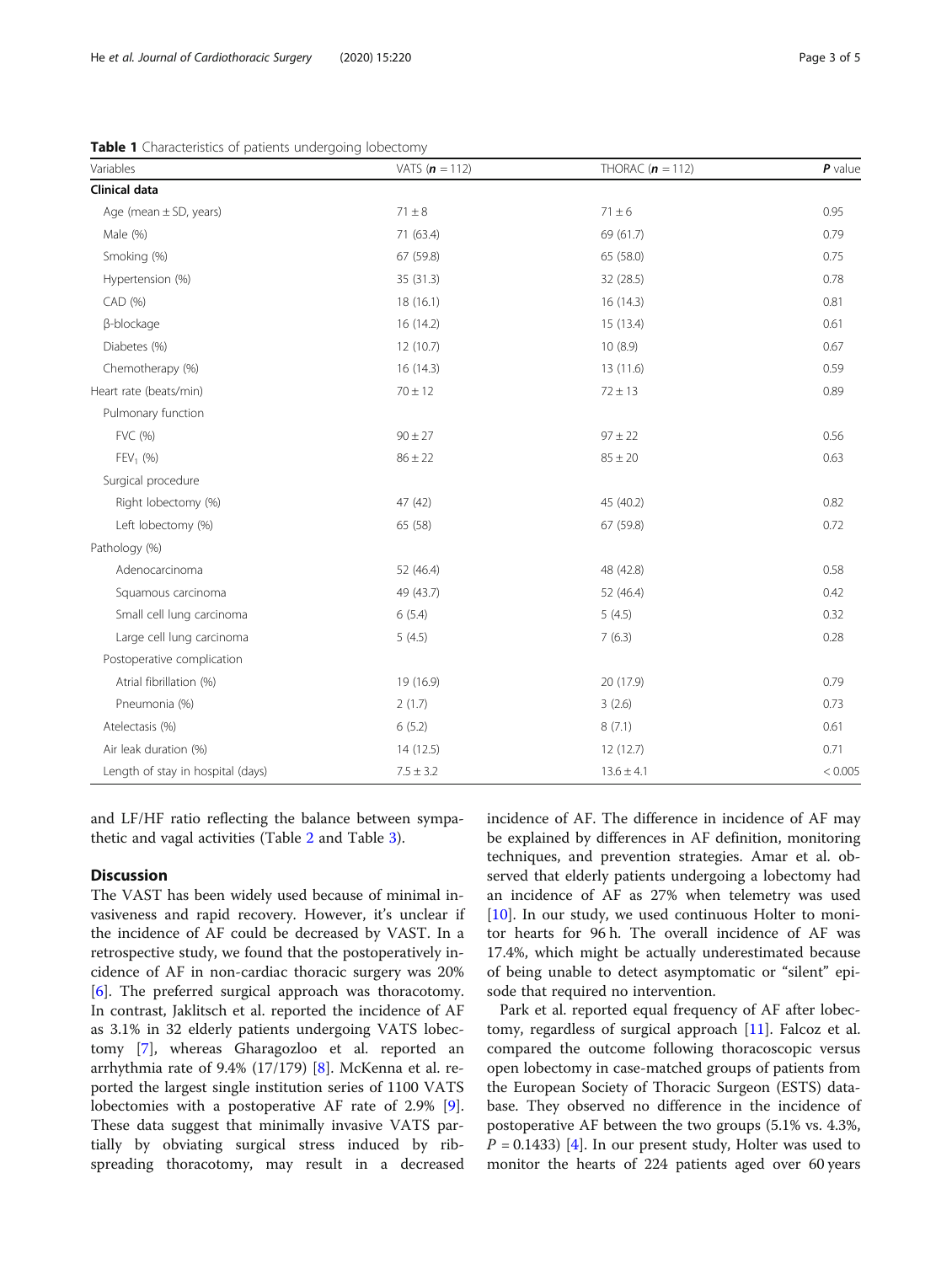<span id="page-3-0"></span>Table 2 Time-domain parameters of HRV

|                  | $VATS(n = 112)$ | THOR ( $n = 112$ ) | $P$ value |
|------------------|-----------------|--------------------|-----------|
| RR interval (ms) |                 |                    |           |
| Pre-op 2 h       | $620 \pm 108$   | $612 \pm 130$      | 0.43      |
| Pre-op 4 h       | $683 \pm 109$   | $708 \pm 104$      | 0.89      |
| Post-op12h       | $670 \pm 118$   | $706 \pm 129$      | 0.59      |
| Post-op24h       | $657 \pm 108$   | $648 \pm 132$      | 0.79      |
| SDNN (ms)        |                 |                    |           |
| Pre-op 2 h       | $35 \pm 26$     | $37 \pm 28$        | 0.81      |
| Pre-op 4 h       | $50 \pm 37$     | $48 \pm 37$        | 0.12      |
| Post-op12h       | $61 \pm 43$     | $55 \pm 31$        | 0.51      |
| Post-op24h       | $63 \pm 42$     | $58 \pm 33$        | 0.77      |
| rMssD (ms)       |                 |                    |           |
| Pre-op 2 h       | $31 \pm 26$     | $33 \pm 36$        | 0.79      |
| Pre-op 4 h       | $42 \pm 60$     | $38 \pm 58$        | 0.08      |
| Post-op12h       | $43 \pm 41$     | $36 \pm 53$        | 0.81      |
| Post-op24h       | $51 \pm 39$     | $45 \pm 56$        | 0.76      |
| pNN50%           |                 |                    |           |
| Pre-op 2 h       | $2.1 \pm 4.8$   | $2.3 \pm 5.5$      | 0.66      |
| Pre-op 4 h       | $3.8 \pm 3.1$   | $3.2 \pm 5.6$      | 0.73      |
| Post-op12h       | $3.5 \pm 5.2$   | $2.6 \pm 5.7$      | 0.41      |
| Post-op24h       | $3.9 \pm 5.9$   | $2.7 \pm 6.6$      | 0.32      |

who were treated with lobectomy through VATS or thoracic surgery. All procedures were performed by the same surgeon. The pulmonary vascular and bronchus were managed using auto suture GIA to avoid the tension caused by the ligation of pulmonary vein in the open thoracic surgery. We monitored the hearts for 72 h

Table 3 Frequency-domain parameters of HRV

|                    | <b>VATS</b>   | <b>THOR</b>   | $P$ value |
|--------------------|---------------|---------------|-----------|
| LnLF $(ms^2)$      |               |               |           |
| Pre-op 2 h         | $4.7 \pm 1.2$ | $4.8 + 1.3$   | 0.91      |
| Pre-op 4 h         | $6.1 + 1.5$   | $5.7 + 1.4$   | 0.73      |
| Post-op12h         | $5.9 \pm 1.9$ | $5.2 \pm 1.5$ | 0.59      |
| Post-op24h         | $5.4 \pm 1.9$ | $4.9 + 1.3$   | 0.33      |
| LnHF $(ms^2)$      |               |               |           |
| Pre-op 2 h         | $4.2 + 1.6$   | $4.1 + 1.5$   | 0.88      |
| Pre-op 4 h         | $5.8 + 2.9$   | $5.6 + 1.9$   | 0.79      |
| Post-op12h         | $5.8 + 2.1$   | $5.3 + 1.7$   | 0.69      |
| Post-op24h         | $4.8 + 1.6$   | $5.5 \pm 1.8$ | 0.61      |
| <b>LF/HF</b> ratio |               |               |           |
| Pre-op 2 h         | $1.6 \pm 0.7$ | $1.3 + 1.7$   | 0.39      |
| Pre-op 4 h         | $2.0 \pm 1.2$ | $2.2 + 3.1$   | 0.67      |
| Post-op12h         | $3.6 \pm 2.0$ | $3.0 + 7.5$   | 0.36      |
| Post-op24h         | $2.4 \pm 0.7$ | $2.0 + 2.8$   | 0.64      |

post-operation and identified an overall incidence of AF as 17.4% (39/224). The AF occurred in 24 h after operation, and there was no difference between the two groups (19/112 vs. 20/112), consistent with previous series reports [\[3](#page-4-0)–[5](#page-4-0)].

The etiology of AF after non-cardia thoracic surgery is poorly understood. Autonomic nerve system may play an important role [[5,](#page-4-0) [12](#page-4-0)]. In our previous study, we found that the vagal resurgence in a background of increasing sympathetic activity immediately before AF onset is an important trigger factor. Amar et al. reported that the competing autonomic activity preceded the onset of postoperative AF after major thoracic surgery [[5\]](#page-4-0).

Could the thoracoscopic surgery offset the imbalance of autonomic nerve system that promotes the development of AF? We compared the indices of HRV between the two groups at four time points including 2 h preoperation, 8 h, 12 h and 24 h post-operation. The postoperative indices of HRV were increased significantly compared to pre-operative ones. However, there was no difference between the two groups, indicating that the autonomic nerve system was activated in both groups. The VATS technique might not affect competition between the parasympathetic and sympathetic nerve systems.

The heart is richly innervated by the autonomic nerves [[13\]](#page-4-0). Their ganglion cells are located either outside (extrinsic) or inside (intrinsic) the heart. Both extrinsic and intrinsic nervous systems are important for cardiac functions and arrhythmogenesis. The vagal nerves include axons that stem from various nuclei in the medulla. The extrinsic sympathetic nerves stem from the paravertebral ganglia, including the superior cervical ganglion, middle cervical ganglion, the cervicothoracic (stellate) ganglion and the thoracic ganglia. The intrinsic cardiac nerves are located mostly in the atria, and intimately involved in atrial arrhythmogenesis. The nerve densities were the highest in the LA within 5 mm from the PV–LA junction [\[14](#page-4-0)]. They were higher in the superior aspect of the left superior PV, anterosuperior aspect of the right superior PV, and inferior aspects of both inferior PVs than diametrically opposite. They were higher in the epicardial than the endocardial half of the tissue. They were not found in areas of discrete adrenergic or cholinergic predominance. Thus, adrenergic and cholinergic nerves are highly co-located not only at tissue but also at cellular levels [[15,](#page-4-0) [16](#page-4-0)]. During the procedure of anatomically pulmonary lobectomy and dissection of mediastinal node, the autonomic nerves passing through pulmonary hilar and located at the pulmonary veins or surrounding the heart will be inevitably damaged, leading to unilateral denervation of cardium. This process subsequently results in imbalance in modulation of autonomic nerves in the background of increased sympathetic activity after